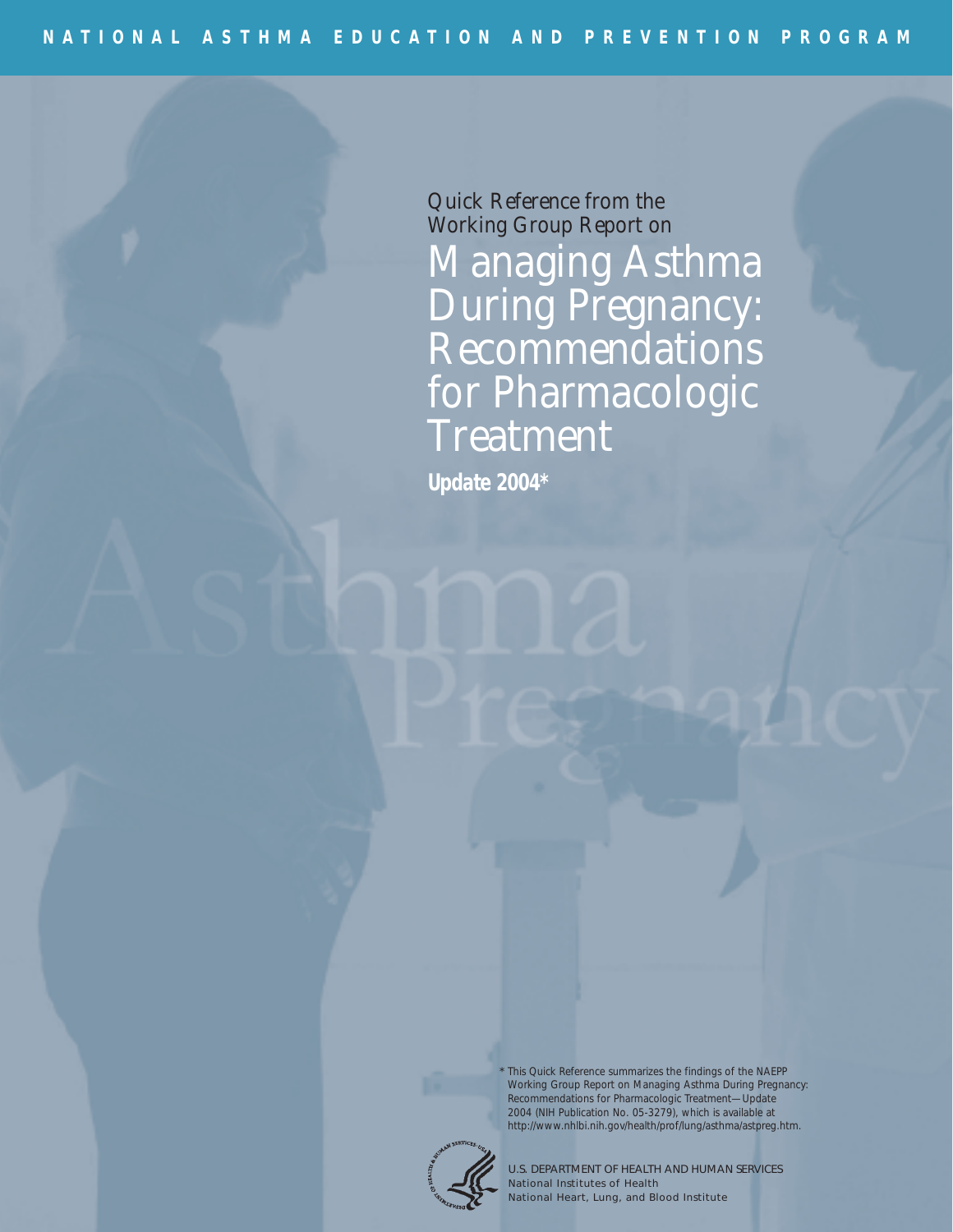## NATIONAL ASTHMA EDUCATION AND PREVENTION PROGRAM

Quick Reference from the Working Group Report on

## **Update 2004** Managing Asthma During Pregnancy: **Recommendations** for Pharmacologic Treatment

Maintaining adequate control of asthma during pregnancy is important for the health and well-being of both the mother and her baby. Asthma has been reported to affect 3.7 to 8.4 percent of pregnant women, $1$  making it potentially the most common serious medical problem to complicate pregnancy. The largest and most recent studies suggest that maternal asthma increases the risk of perinatal mortality, preeclampsia, preterm birth, and low birth weight infants. More severe asthma is associated with increased risks, 2, 3 while bettercontrolled asthma is associated with decreased risks.4

In 1993, the National Asthma Education and Prevention Program (NAEPP) published the *Report of the Working Group on Asthma and Pregnancy* (Asthma and Pregnancy Report 1993),<sup>5</sup> which presented recommendations for the management of asthma during pregnancy. Since then, there have been revisions to the general asthma treatment guidelines, *Guidelines for the Diagnosis and Management of Asthma—Expert Panel Report 2* (EPR-2 1997),6 and *Expert Panel Report: Guidelines for the Diagnosis and Management of Asthma —Update on Selected Topics 2002* (EPR—Update 2002);7 release of new asthma medications; and publication of new gestational safety data.

*Managing Asthma During Pregnancy: Recommendations for Pharmacologic Treatment—Update 2004* (Asthma and Pregnancy—Update 2004)8 reflects the NAEPP's commitment to keep recommendations for clinical practice up to date and based on systematic reviews of the evidence. Asthma and Pregnancy— Update 2004 was developed through the collective expertise of an expert panel on asthma and pregnancy (Working Group). The NAEPP Science Base Committee and NAEPP Coordinating Committee members provided review and comment. The recommendations made in Asthma and Pregnancy—Update 2004 are intended to *assist* clinical decisionmaking; the clinician and patient still need to develop individual treatment plans that are tailored to the specific needs and circumstances of the patient.

The scope of the current systematic review is pharmacologic treatment of asthma in women during their pregnancy; however, highlights from EPR-2 1997 and EPR—Update 2002 relative to other aspects of asthma care are also presented because they should enhance the overall success and safety of managing asthma in pregnancy.

#### **Systematic Review of the Evidence**

A systematic review of the evidence on the safety of asthma medications during pregnancy was conducted by drug class. Of 226 articles retrieved in the search of literature published in peer-reviewed journals from January 1990 through May 2003, 42 met criteria for inclusion in the evidence review; 2 additional articles published after May 2003 were included, for a total of 44 articles. A summary of the findings from the evidence, arranged by medication category, follows.

#### Beta<sub>2</sub>-Agonists

One experimental animal study<sup>9</sup> and six human studies were included. The six human studies consisted of one case report<sup>10</sup> and five clinical studies<sup>11-15</sup> that included a total of 6,667 pregnant women, of whom 1,929 had asthma and 1,599 had taken beta<sub>2</sub>-agonists. The data were reassuring regarding the safety of beta $_2$ -agonists during pregnancy. More data were available for albuterol. Two long-acting inhaled beta $_2$ -agonists have become available since 1993 salmeterol and formoterol. Limited data are available on their use during pregnancy. The pharmacologic and toxicologic profiles of these two drugs are similar to the short-acting inhaled  $beta_2$ -agonists, with the exception of their prolonged retention in the lungs.

## **Theophylline**

Seven experimental animal studies<sup>16-22</sup> and eight human studies were included. The experimental animal studies confirm the association of high-dose theophylline and adverse pregnancy outcomes in animals. The eight human studies, consisting of two case reports<sup>23, 24</sup> and six clinical studies11, 13, 25–28 (of which two were randomized controlled trials), included a total of 57,163 pregnant women, of whom 3,616 had asthma and 660 had taken theophylline. Studies and clinical experience confirm the safety of theophylline at recommended doses (to serum concentration of 5–12 mcg/mL) during pregnancy. In a randomized controlled trial, there were no differences in asthma exacerbations or maternal or perinatal outcomes in the theophylline versus the beclomethasone dipropionate treatment groups.

However, in the theophylline treatment group, there were higher levels of reported side effects and discontinuation of the medication and an increase in the proportion of women with forced expiratory volume in 1 second  $(FEV_1)$  at less than 80 percent of that predicted.25

#### **Anticholinergics**

No data on anticholinergics were available for the current evidence review.

#### **Inhaled corticosteroids**

Three experimental animal studies<sup>29-31</sup> and 10 human studies were included. The human studies included eight studies of pregnant women. Of the eight studies, five were cohort studies;11, 13, 32–34 one was a controlled trial;35 and two were randomized controlled trials.25, 28 These eight studies included a total of 21,072 pregnant women, of whom 16,900 had asthma and 6,113 had taken inhaled corticosteroids. Also included were two studies of newborns from the Swedish Birth Registry—one compared the rate of abnormalities among 2,014 newborns whose mothers had taken budesonide to the rate of abnormalities in the total newborn population, although the number in that population was not reported;<sup>36</sup> the other study compared 2,900 newborns whose mothers had taken budesonide to the total newborn population of 293,948;<sup>37</sup> there may be some overlap in the populations of these two studies. There are three major conclusions from the evidence review: (1) the risk of asthma exacerbations associated with pregnancy can be reduced and lung function  $(FEV_1)$ improved with the use of inhaled corticosteroid therapy;25, 28, 34 (2) no studies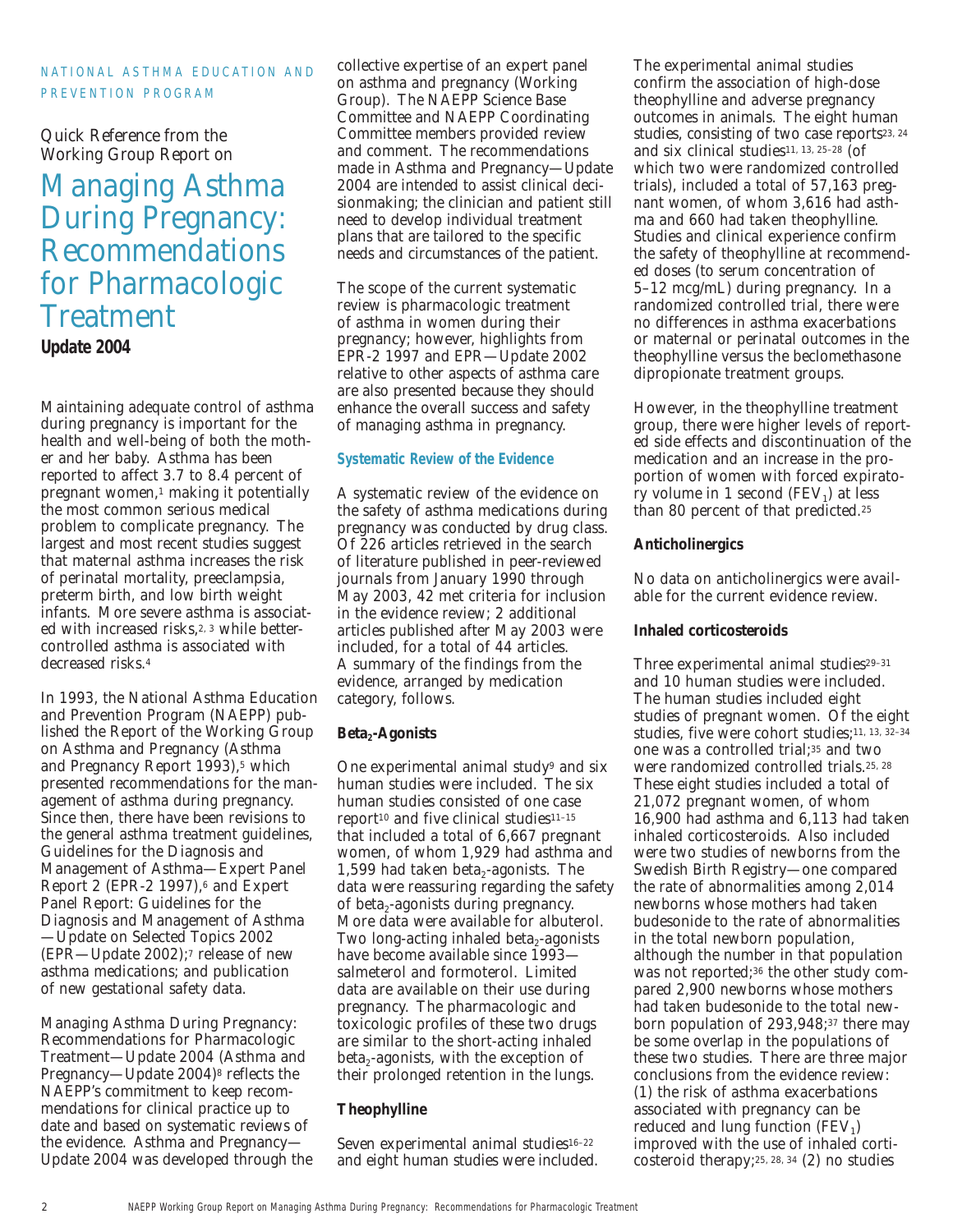to date, including studies of large birth registries, have related inhaled corticosteroid use to any increases in congenital malformations or other adverse perinatal outcomes; and (3) the preponderance of data on inhaled corticosteroids during pregnancy is with budesonide. Few or no studies are available on the other inhaled corticosteroid formulations during pregnancy.

## **Oral (systemic) corticosteroids**

Nine experimental animal studies<sup>38-46</sup> and eight human studies were included. The animal studies do not change the previous understanding (Asthma and Pregnancy Report 1993)<sup>5</sup> of the steroid-mediated clefting or decreases in fetal growth in animals. The eight human studies in the current evidence review included one report of two meta-analyses:47 one meta-analysis used six cohort studies that included 51,380 pregnant women, of whom 535 had taken oral corticosteroids; the other meta-analysis used four casecontrol studies,48–51 each of which was also eligible to be included in the evidence review. These four case-control studies included 52,038 pregnant women, of whom 25 had taken oral corticosteroids. The remaining three human studies included one casecontrol study52 and two prospective cohort studies<sup>11, 13</sup> that included a total of 4,321 pregnant women, of whom 1,998 had asthma and 213 had taken oral corticosteroids. The findings from the current evidence review are conflicting. Oral corticosteroid use, especially during the first trimester of pregnancy, is associated with an increased risk for isolated cleft lip with or without cleft palate (the risk in the general population is 0.1 percent; the risk in women on oral corticosteroids is 0.3 percent).47 However, very few pregnant women who had oral steroid-dependent asthma were included in the studies, and the length, timing, and dose of exposure to the drug were not well described. Oral corticosteroid use during pregnancy in patients who have asthma is associated with an increased incidence of preeclampsia and the delivery of both preterm and low birth weight infants.13, 47, 52 However, the available data make it difficult to separate the effects of the oral corticosteroids on these outcomes from the effects of severe or uncontrolled asthma, which has been associated with maternal and/or fetal mortality.

## **Cromolyn**

No experimental animal studies and two human studies were included in the current review. The two human studies consisted of prospective cohort studies<sup>11, 13</sup> that included  $4,110$  pregnant women, of whom 1,917 had asthma and 318 had taken cromolyn. The safety of using cromolyn during pregnancy is supported by the current review of evidence.

#### **Leukotriene modifiers**

Leukotriene modifiers include two compounds available as oral tablets (the receptor antagonists montelukast and zafirlukast) and 5-lipoxygenase pathway inhibitors (e.g., zileuton). No animal studies and one human study were available for review. The human study was an observational study of 2,205 pregnant women, 873 with asthma, of whom 9 took leukotriene modifiers, but the specific agent was not identified.11 The conclusion is that minimal data are currently available on the use of leukotriene modifiers during pregnancy. Reassuring animal studies have been submitted to the Food and Drug Administration (FDA) for leukotriene receptor antagonists but not for the leukotriene lipoxygenase inhibitor.

## **Recommendations for Managing Asthma During Pregnancy**

The Working Group recommends the following principles and stepwise approach to pharmacologic therapy for managing asthma during pregnancy. (See figures 1–6.) The principles and approach are based on the Working Group's interpretation of the current scientific review of the evidence on the safety of asthma medications during pregnancy and consideration of previous NAEPP reports: the Asthma and Pregnancy Report 1993, the EPR-2 1997, and the EPR—Update 2002.

## **General principles**

• The treatment goal for the pregnant asthma patient is to provide optimal therapy to maintain control of asthma for maternal health and quality of life as well as for normal fetal maturation. Asthma control is defined as:

- Minimal or no chronic symptoms day or night
- Minimal or no exacerbations
- No limitations on activities
- Maintenance of (near) normal pulmonary function
- Minimal use of short-acting inhaled beta $2$ -agonist
- Minimal or no adverse effects from medications
- It is safer for pregnant women with asthma to be treated with asthma medications than for them to have asthma symptoms and exacerbations. Monitoring and making appropriate adjustments in therapy may be required to maintain lung function and, hence, blood oxygenation that ensures oxygen supply to the fetus. Inadequate control of asthma is a greater risk to the fetus than asthma medications are. Proper control of asthma should enable a woman with asthma to maintain a normal pregnancy with little or no risk to her or her fetus.
- The obstetrical care provider should be involved in asthma care, including monitoring of asthma status during prenatal visits. A team approach is helpful if more than one clinician is managing a pregnant woman with asthma.
- Asthma treatment is organized around four components of management:
	- **Assessment and monitoring of asthma, including objective measures of pulmonary function.**  Because the course of asthma changes for about two-thirds of women during pregnancy, 53 monthly evaluations of asthma history and pulmonary function are recommended. Spirometry tests are recommended at the time of initial assessment. For routine monitoring at most subsequent followup outpatient visits, spirometry is preferable, but measurement of peak expiratory flow (PEF) with a peak flow meter is generally sufficient. Patients should be instructed to be attentive to fetal activity. Serial ultrasound examinations starting at 32 weeks gestation may be considered for patients who have suboptimally controlled asthma and for women with moderateto-severe asthma. Ultrasound examinations are also helpful after recovery from a severe exacerbation.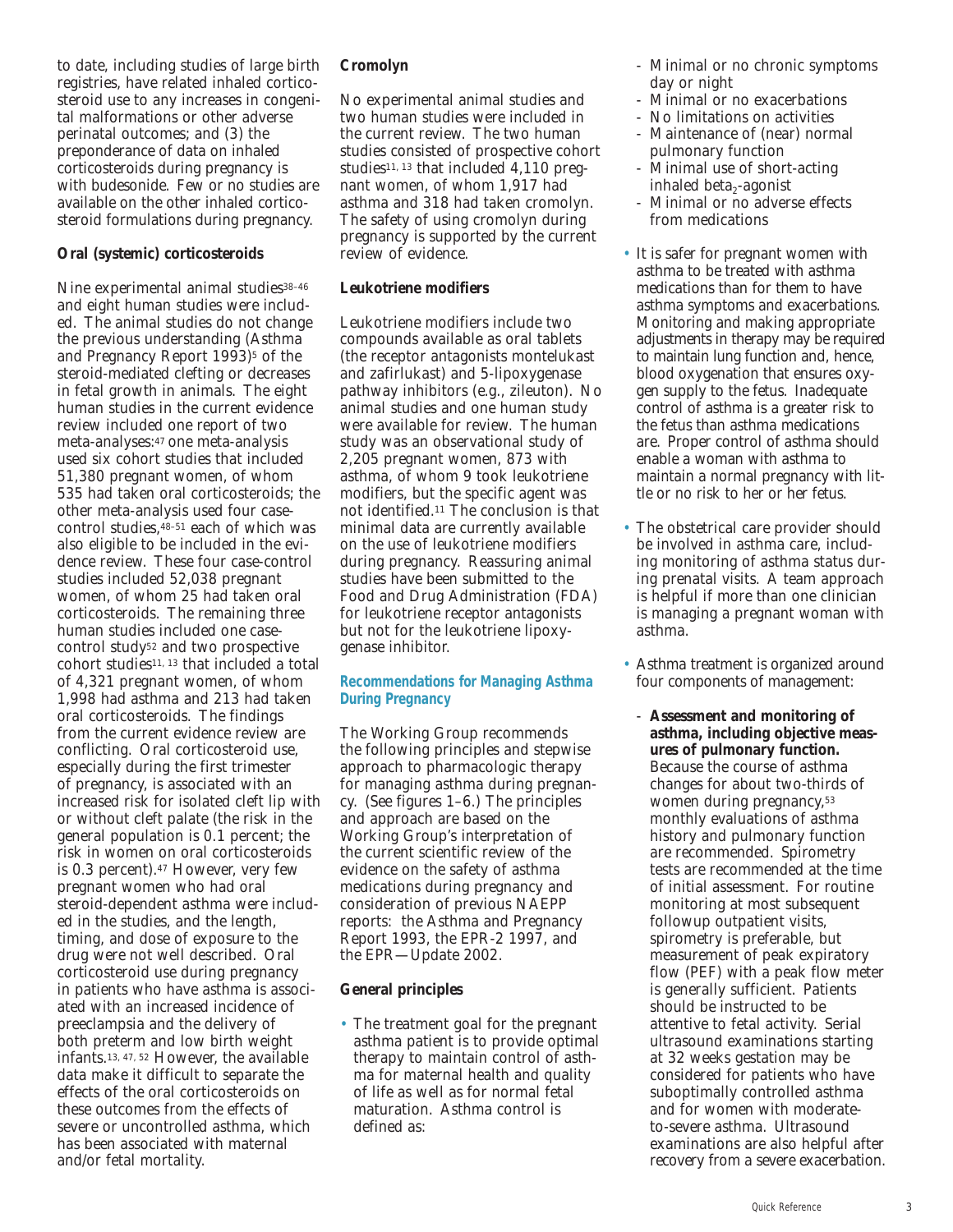- **Control of factors contributing to asthma severity.** Identifying and controlling or avoiding such factors as allergens and irritants, particularly tobacco smoke, that contribute to asthma severity can lead to improved maternal well-being with less need for medications. (See figure 7.)
- **Patient education.** Asthma control is enhanced by ensuring access to education about asthma and about the skills necessary to manage it such as self-monitoring, correct use of inhalers, and following a plan for managing asthma long term and for promptly handling signs of worsening asthma.
- **A stepwise approach to pharmacologic therapy.** In this approach to achieving and maintaining asthma control, the dose and number of medications and the frequency of administration are increased as necessary, based on the severity of the patient's asthma, and are decreased when possible.

#### **Recommendations for Pharmacologic Treatment of Asthma During Pregnancy**

## **Stepwise approach for managing**

**asthma.** To develop recommendations for the stepwise approach to the pharmacologic treatment of asthma in pregnant women, the Working Group first considered the stepwise approach in the EPR—Update 2002, which was based on systematic review of the evidence from medication effectiveness studies in nonpregnant adults and children. The Working Group also considered EPR-2 1997 and the Asthma and Pregnancy Report 1993.

The effectiveness of medications is assumed to be the same in pregnant women as in nonpregnant women, although there are no studies that directly test this assumption. Based on their current systematic review of evidence from safety studies of asthma medications during pregnancy, the Working Group then tailored existing recommendations for stepwise therapy. Refer to figures 1, 2, and 3 for a complete list of recommended therapies and medication dosages in the stepwise approach to managing asthma. The following information highlights the rationale for the preferred medications.

- *Step 1: Mild Intermittent Asthma.* Short-acting bronchodilators, particularly short-acting inhaled beta<sub>2</sub>agonists, are recommended as quickrelief medication for treating symptoms as needed in patients with intermittent asthma. Albuterol is the preferred short-acting inhaled beta $_2$ -agonist because it has an excellent safety profile and the greatest amount of data related to safety during pregnancy of any currently available inhaled beta $2$ -agonist. Women's experience with these drugs is extensive, and no evidence has been found either of fetal injury from the use of short-acting inhaled beta $_2$ -agonists or of contraindication during lactation.
- S*tep 2: Mild Persistent Asthma.* The preferred treatment for longterm-control medication in Step 2 is daily low-dose inhaled corticosteroid. This preference is based on the strong effectiveness data in nonpregnant women6, 7 as well as effectiveness and safety data in pregnant women that show no increased risk of adverse perinatal outcomes. Budesonide is the preferred inhaled corticosteroid because more data are available on using budesonide in pregnant women than are available on other inhaled corticosteroids, and the data are reassuring. It is important to note that there are no data indicating that the other inhaled corticosteroid preparations are unsafe during pregnancy. Therefore, inhaled corticosteroids other than budesonide may be continued in patients who were well controlled by these agents prior to pregnancy, especially if it is thought that changing formulations may jeopardize asthma control.

Cromolyn, leukotriene receptor antagonists, and theophylline are listed as alternative but not preferred therapies. Cromolyn has an excellent safety profile, but it has limited effectiveness compared with inhaled corticosteroids. Leukotriene receptor antagonists have been demonstrated to provide statistically significant but modest improvements in children and nonpregnant adults with asthma, although in studies comparing overall efficacy of the two drugs, most outcomes clearly favor inhaled corticosteroids. Published data are minimal on using leukotriene receptor antagonists during pregnancy; however, animal safety data submitted to the FDA are reassuring. Thus, leukotriene receptor antagonists are an alternative but

not preferred treatment for pregnant women whose asthma was successfully controlled with this medication prior to their pregnancy. Theophylline has demonstrated clinical effectiveness in some studies and has been used for years in pregnant women with asthma. It also, however, has the potential for serious toxicity resulting from excessive dosing and/or select drug-drug interactions (e.g., with erythromycin). Using theophylline during pregnancy requires careful titration of the dose and regular monitoring to maintain the recommended serum theophylline concentration range of 5–12 mcg/mL.

• *Step 3: Moderate Persistent Asthma*. Two preferred treatment options are noted: either a combination of lowdose inhaled corticosteroid and a long-acting inhaled beta $_2$ -agonist, or increasing the dose of inhaled corticosteroid to the medium dose range. No data from studies during pregnancy clearly delineate that one option is recommended over the other.

Limited data describe the effectiveness and/or safety of using combination therapy during pregnancy, but strong evidence from randomized controlled trials in nonpregnant adults shows that adding long-acting inhaled beta $_{2}$ agonist to a low dose of inhaled corticosteroid provides greater asthma control than only increasing the dose of corticosteroid.7 The pharmacologic and toxicologic profiles of long-acting and short-acting inhaled beta<sub>2</sub>-agonists are similar; there is justification for expecting long-acting inhaled beta $_{2}$ agonists to have a safety profile similar to that of albuterol, for which there are data related to safety during pregnancy. Two long-acting inhaled beta<sub>2</sub>-agonists are available—salmeterol and formoterol. Limited observational data exist on their use during pregnancy; salmeterol might be chosen because it has been available longer in the United States.

Increasing the dose of inhaled corticosteroid to medium dose will benefit many patients, and, as noted previously, the data on using inhaled corticosteroids during pregnancy—including studies of large birth registries—are reassuring.

• *Step 4: Severe Persistent Asthma.* If additional medication is required after carefully assessing patient technique and adherence with using Step 3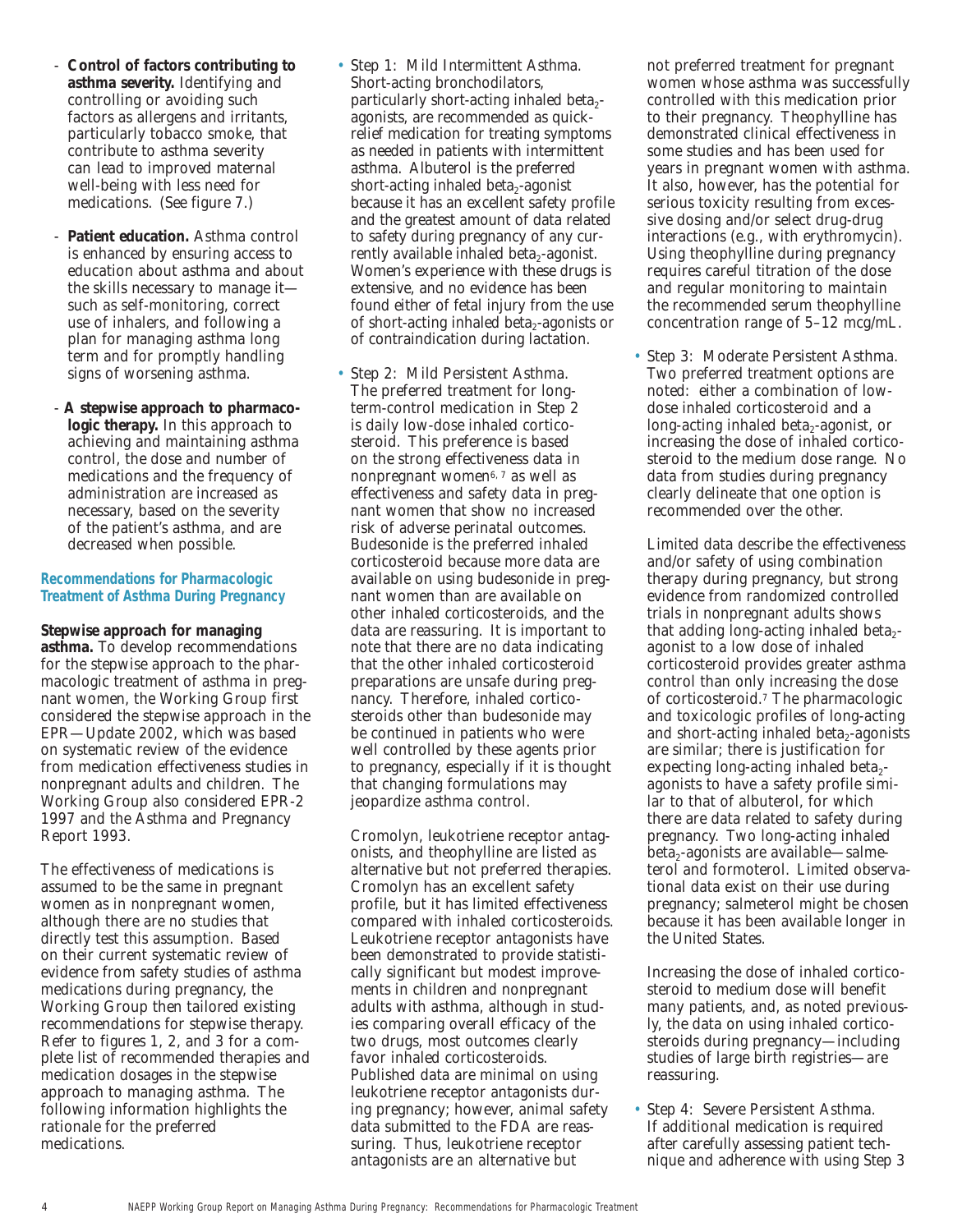medication, then the inhaled corticosteroid dose should be increased within the high-dose range, and the use of budesonide is preferred. If this is insufficient to manage asthma symptoms, then the addition of systemic corticosteroid is warranted; although the data are uncertain about some risks of oral corticosteroids during pregnancy, severe uncontrolled asthma poses a definite risk to the mother and fetus.

#### **Management of acute exacerbations.**

Asthma exacerbations have the potential to lead to severe problems for the fetus. Therefore, asthma exacerbations during pregnancy should be managed aggressively. Refer to figure 4 for home treatment of asthma exacerbation, figure 5 for emergency department and hospital management, and figure 6 for medications and dosages.

#### **Pharmacologic management of allergic rhinitis.** Rhinitis, sinusitis, and gastroesophageal reflux are conditions that are often associated with asthma, are frequently more troublesome during pregnancy, and may exacerbate coexisting asthma. If these conditions are present, appropriate treatment is an integral part of asthma management. These topics were outside the scope of the current evidence-based review, but relevant studies on the safety of rhinitis medications during pregnancy were reviewed in order to present the following recommendations.

• Intranasal corticosteroids are the most effective medications for the management of allergic rhinitis and have a low risk of systemic effect when used at recommended doses. Montelukast, a leukotriene receptor antagonist, can

be used for the treatment of allergic rhinitis—but minimal data are available on the use of this medication during pregnancy.

- The current second-generation antihistamines of choice are loratadine or cetirizine.
- There may be a relationship between use of oral decongestants in early pregnancy and a rare birth defect, gastroschisis; however, the absolute risk of gastroschisis in exposed fetuses is still extremely small. If nasal decongestion is indicated in early pregnancy, an external nasal dilator, short-term topical oxymetazoline, or intranasal corticosteroid can be considered before use of oral decongestants.

#### **National Asthma Education and Prevention Program Asthma and Pregnancy Working Group**

William W. Busse, M.D., *Chair*, *University of Wisconsin Medical School, Madison, WI*

Michelle Cloutier, M.D., *Connecticut Children's Medical Center, Hartford, CT*

Mitchell Dombrowski, M.D., *St. John Hospital, Detroit, MI*

Harold S. Nelson, M.D., *National Jewish Medical and Research Center, Denver, CO*

Michael Reed, Pharm.D., *Rainbow Babies and Children's Hospital, Cleveland, OH*

Michael Schatz, M.D., M.S., *Kaiser-Permanente Medical Center, San Diego, CA* Anthony R. Scialli, M.D., *Georgetown University Hospital, Washington, DC*

Stuart Stoloff, M.D., *University of Nevada School of Medicine, Reno, NV*

Stanley Szefler, M.D., *National Jewish Medical and Research Center, Denver, CO*

## **Financial Disclosures**

Dr. Busse has served on the Speakers' Bureaus of Aventis, GlaxoSmithKline, and Merck; he has served on the Advisory Boards of AstraZeneca, Aventis, Pfizer, and Schering; he has received funding/grant support for research projects from Aventis, Fujisawa, GlaxoSmithKline, Hoffmann LaRoche, Pfizer, and Wyeth; he has served as a consultant for Bristol-Myers Squibb, Dynavax, Fujisawa, Hoffmann LaRoche, and Wyeth.

Dr. Cloutier has received funding/grant support for research projects from GlaxoSmithKline.

Dr. Dombrowski has none.

Dr. Nelson has served on the Speakers' Bureaus of AstraZeneca and GlaxoSmithKline; he has received funding/grant support for research projects from Altana, AstraZeneca, Dey Laboratories, Eli Lilly, Epigenesis, and IVAX; he has served as a consultant for

Altana, AstraZeneca, Aventis, Dey Laboratories, Dynavax Technologies, Genentech, GlaxoSmithKline, Integrated Therapeutics Group, Protein Design Laboratories, Rigel Pharmaceuticals, UCB, and Wyeth.

Dr. Reed has served on the Speakers' Bureaus of Abbott Laboratories, Bristol-Myers Squibb, Enzon, GlaxoSmithKline, Pfizer, Roche, and Somerset; he has received funding/grant support for research projects from Health Resources and Services Administration, National Institutes of Health, Abbott Laboratories, AstraZeneca, Aventis, Bristol-Myers Squibb, Eli Lilly, Forrest Laboratories, GlaxoSmithKline, Janssen, Johnson & Johnson, Merck, Novartis, Organon, Pfizer, Roche, Schering, Somerset, and Wyeth-Averst; he has served as a consultant for Abbott Laboratories, Bristol-Myers Squibb, Enzon, GlaxoSmithKline, Pfizer, and Somerset.

Dr. Schatz has served on the Speakers' Bureaus of AstraZeneca and Merck; he has received funding/grant support for research projects from Aventis and GlaxoSmithKline.

Dr. Scialli has none.

Dr. Stoloff has served on the Speakers' Bureaus of Alcon, AstraZeneca, Aventis, Genentech, GlaxoSmithKline, Pfizer, and Schering; he has served as a consultant for Alcon, AstraZeneca, Aventis, Genentech, GlaxoSmithKline, Pfizer, and Schering.

Dr. Szefler has received funding/grant support for research projects from the National Institutes of Health, AstraZeneca, and Russ Pharmaceuticals; he has served as a consultant for AstraZeneca, Aventis, GlaxoSmithKline, and Merck.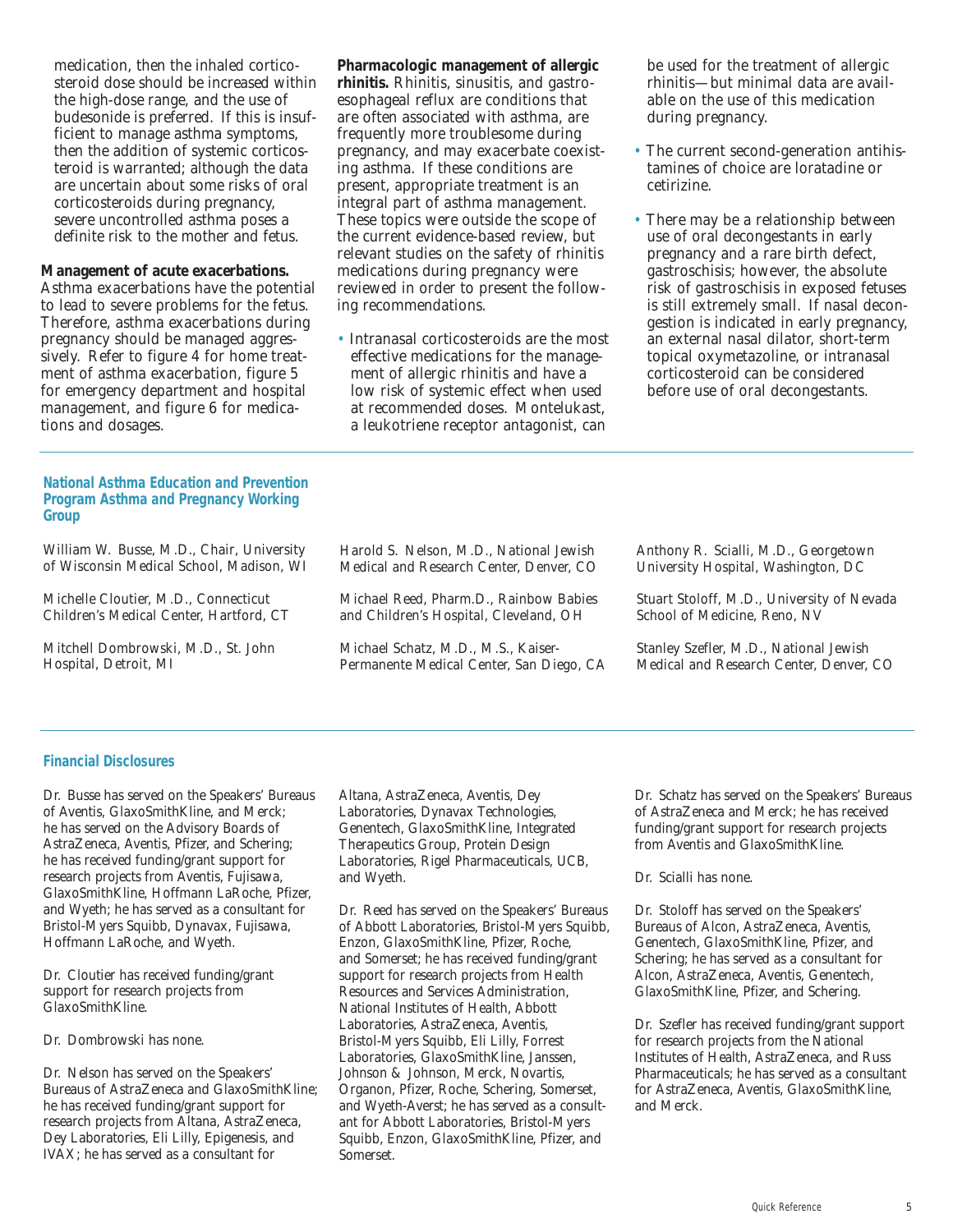#### **Stepwise Approach for Managing Asthma During Pregnancy and Lactation: Treatment Figure 1**

| <b>Classify Severity: Clinical Features Before</b><br><b>Treatment or Adequate Control</b> |                                                                                                                                                                                                                                                                                                                                                                            |                                                   | <b>Medications Required To Maintain</b><br><b>Long-Term Control</b>                                                                                                                                                                                                                                                                                                                                                                                                                                                                                                                                                             |  |  |
|--------------------------------------------------------------------------------------------|----------------------------------------------------------------------------------------------------------------------------------------------------------------------------------------------------------------------------------------------------------------------------------------------------------------------------------------------------------------------------|---------------------------------------------------|---------------------------------------------------------------------------------------------------------------------------------------------------------------------------------------------------------------------------------------------------------------------------------------------------------------------------------------------------------------------------------------------------------------------------------------------------------------------------------------------------------------------------------------------------------------------------------------------------------------------------------|--|--|
|                                                                                            | Symptoms/<br>Day<br>Symptoms/<br><b>Night</b>                                                                                                                                                                                                                                                                                                                              | <b>PEF</b><br>or $FEV1$<br><b>PEF Variability</b> | <b>Daily Medications</b>                                                                                                                                                                                                                                                                                                                                                                                                                                                                                                                                                                                                        |  |  |
| Step 4<br><b>Severe</b><br><b>Persistent</b>                                               | Continual<br>Frequent                                                                                                                                                                                                                                                                                                                                                      | ≤60%<br>$>30\%$                                   | • Preferred treatment:<br>- High-dose inhaled corticosteroid<br><b>AND</b><br>- Long-acting inhaled beta <sub>2</sub> -agonist<br>AND, if needed.<br>Corticosteroid tablets or syrup long term (2 mg/kg per day, generally not to exceed 60 mg per<br>day). (Make repeat attempts to reduce systemic corticosteroid and maintain control with<br>high-dose inhaled corticosteroid.*)<br>• Alternative treatment:<br>- High-dose inhaled corticosteroid*<br>AND<br>Sustained release theophylline to serum concentration of 5-12 mcg/mL.                                                                                         |  |  |
| Step 3<br><b>Moderate</b><br>Persistent                                                    | Daily<br>>1 night/week                                                                                                                                                                                                                                                                                                                                                     | $>60\% - <80\%$<br>$>30\%$                        | Preferred treatment:<br><b>EITHER</b><br>- Low-dose inhaled corticosteroid* and long-acting inhaled beta <sub>2</sub> -agonist<br>OR<br>- Medium-dose inhaled corticosteroid.*<br>If needed (particularly in patients with recurring severe exacerbations):<br>Medium-dose inhaled corticosteroid* and long-acting inhaled beta <sub>2</sub> -agonist.<br>Alternative treatment:<br>- Low-dose inhaled corticosteroid* and either theophylline or leukotriene receptor antagonist. <sup>†</sup><br>If needed:<br>- Medium-dose inhaled corticosteroid* and either theophylline or leukotriene receptor antagonist. <sup>†</sup> |  |  |
| Step 2<br><b>Mild</b><br>Persistent                                                        | >2 days/week but<br><daily<br><math>&gt;2</math> nights/month</daily<br>                                                                                                                                                                                                                                                                                                   | ≥80%<br>20%-30%                                   | Preferred treatment:<br>- Low-dose inhaled corticosteroid.*<br>Alternative treatment (listed alphabetically): cromolyn, leukotriene receptor antagonist†<br>OR sustained-release theophylline to serum concentration of $5-12 \text{ mcg/mL}$ .                                                                                                                                                                                                                                                                                                                                                                                 |  |  |
| Step 1<br><b>Mild</b><br>Intermittent                                                      | $\leq$ 2 days/week<br>$\leq$ nights/month                                                                                                                                                                                                                                                                                                                                  | ≥80%<br>$< 20\%$                                  | No daily medication needed.<br>Severe exacerbations may occur, separated by long periods of normal lung function and no<br>symptoms. A course of systemic corticosteroid is recommended.                                                                                                                                                                                                                                                                                                                                                                                                                                        |  |  |
| <b>Quick</b><br><b>Relief</b><br>All Dotionte                                              | Short-acting bronchodilator: 2-4 puffs short-acting inhaled beta <sub>2</sub> -agonist <sup><math>\uparrow</math></sup> as needed for symptoms.<br>Intensity of treatment will depend on severity of exacerbation; up to 3 treatments at 20-minute intervals or a single nebulizer<br>treatment as needed. Course of systemic corticosteroid may be needed.<br>$2.3 - 1.3$ |                                                   |                                                                                                                                                                                                                                                                                                                                                                                                                                                                                                                                                                                                                                 |  |  |

• Use of short-acting inhaled beta<sub>2</sub>-agonist $\ddagger$  >2 times a week in intermittent asthma (daily, or increasing use in persistent asthma) may indicate the need to initiate (increase) long-term-control therapy. All Patients

**Step down**

## **Notes**

Review treatment every 1–6 months; a gradual stepwise reduction in treatment may be possible.

#### **Step up**

If control is not maintained, consider step up. First, review patient medication technique, adherence, and environmental control.

#### **Goals of Therapy: Asthma Control**

- Minimal or no chronic symptoms day or night • Maintain (near) normal
	- Minimal or no exacerbations pulmonary function Minimal use of shortacting inhaled beta $2$ -
- No limitations on activities; no school/work missed
- 
- The stepwise approach is meant to assist, not replace, the clinical decisionmaking required to meet individual patient needs.
- Classify severity: assign patient to most severe step in which any feature occurs (PEF is percent of personal best;  $FEV<sub>1</sub>$  is percent predicted).
- Gain control as quickly as possible (consider a short course of systemic corticosteroid), then step down to the least medication necessary to maintain control.
- Minimize use of short-acting inhaled beta<sub>2</sub>-agonist $\ddagger$  (e.g., use of approximately one canister a month even if not using it every day indicates inadequate control of asthma and the need to initiate or intensify long-term-control therapy).
- Provide education on self-management and controlling environmental factors that make asthma worse (e.g., allergens, irritants).
- Refer to an asthma specialist if there are difficulties controlling asthma or if Step 4 care is required. Referral may be considered if Step 3 care is required.

There are more data on using budesonide during pregnancy than on using other inhaled corticosteroids.

agonist‡

† There are minimal data on using leukotriene receptor antagonists in humans during pregnancy, although there are reassuring animal data submitted to FDA.<br>‡ There are more data on using albuterol during pregnancy than on u

• Minimal or no adverse effects from medications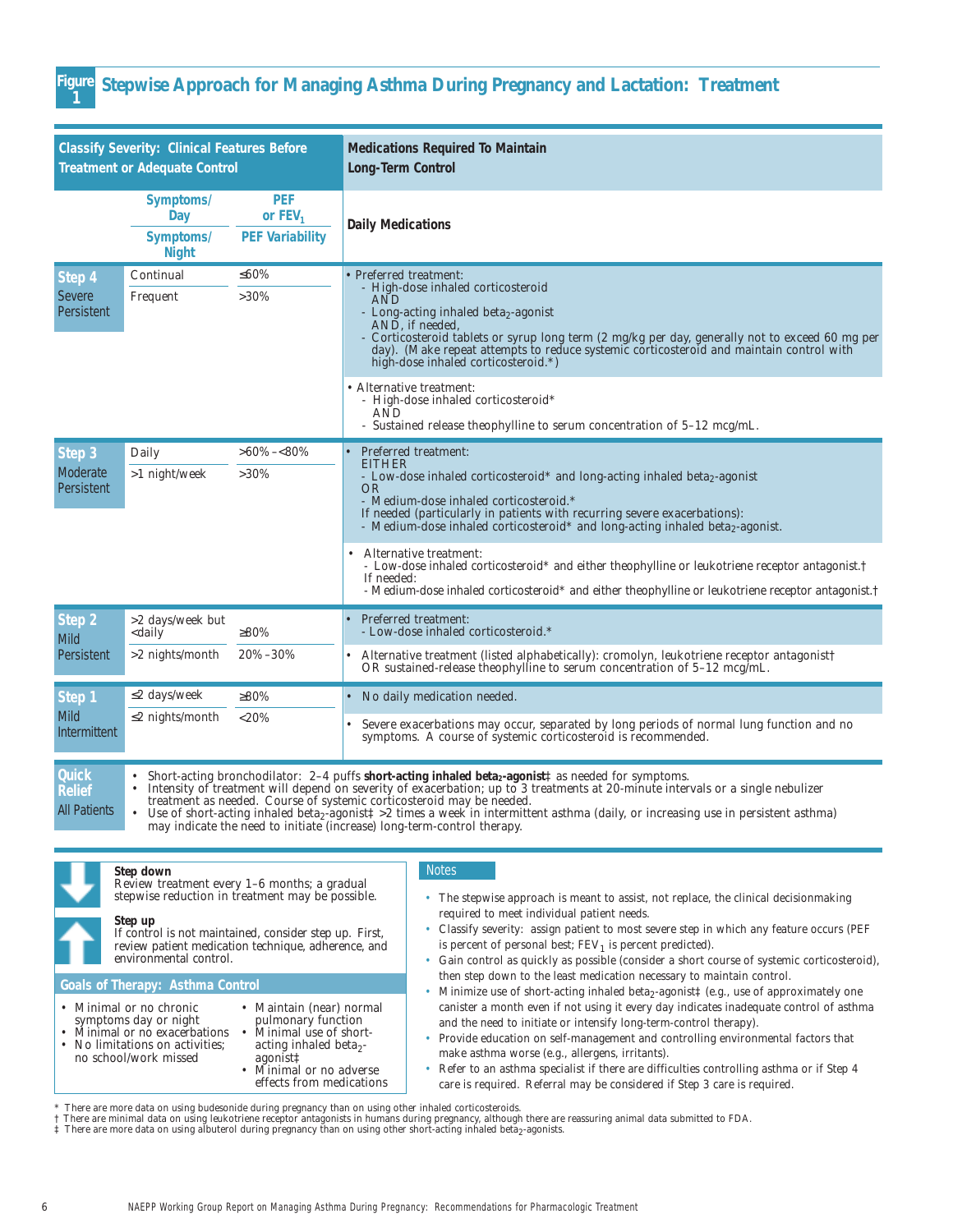#### **Usual Dosages for Long-Term-Control Medications During Pregnancy and Lactation\* Figure 2**

| <b>Medication</b>                                                                                                                                  | <b>Dosage Form</b>                                                                                                                                         | <b>Adult Dose</b>                                                                                                                                                                            |  |  |  |  |
|----------------------------------------------------------------------------------------------------------------------------------------------------|------------------------------------------------------------------------------------------------------------------------------------------------------------|----------------------------------------------------------------------------------------------------------------------------------------------------------------------------------------------|--|--|--|--|
| Inhaled Corticosteroids (See Estimated Comparative Daily Dosages for Inhaled Corticosteroids [Figure 3].)                                          |                                                                                                                                                            |                                                                                                                                                                                              |  |  |  |  |
| <b>Systemic Corticosteroids</b>                                                                                                                    | (Applies to all three corticosteroids.)                                                                                                                    |                                                                                                                                                                                              |  |  |  |  |
| Methylprednisolone<br><b>Prednisolone</b><br><b>Prednisone</b>                                                                                     | 2, 4, 8, 16, 32 mg tablets<br>5 mg tablets,<br>5 mg/5 cc,<br>$15 \text{ mg}/5 \text{ cc}$<br>1, 2.5, 5, 10, 20, 50 mg tablets<br>$5$ mg/cc, $5$ mg/ $5$ cc | • 7.5–60 mg daily in a single dose in a.m. or god as needed<br>for control<br>• Short-course "burst" to achieve control: 40-60 mg per<br>day as single dose or 2 divided doses for 3-10 days |  |  |  |  |
| Long-Acting Inhaled Beta <sub>2</sub> -Agonists (Should not be used for symptom relief or for exacerbations. Use with inhaled<br>corticosteroids.) |                                                                                                                                                            |                                                                                                                                                                                              |  |  |  |  |
| <b>Salmeterol</b><br><b>Formoterol</b>                                                                                                             | MDI 21 mcg/puff<br>DPI 50 mcg/blister<br>DPI 12 mcg/single-use capsule                                                                                     | 2 puffs q 12 hours<br>1 blister q 12 hours<br>1 capsule q 12 hours                                                                                                                           |  |  |  |  |
| <b>Combined Medication</b>                                                                                                                         |                                                                                                                                                            |                                                                                                                                                                                              |  |  |  |  |
| <b>Fluticasone/Salmeterol</b>                                                                                                                      | DPI 100, 250, or<br>500 mcg/50 mcg                                                                                                                         | 1 inhalation bid; dose depends on severity of asthma                                                                                                                                         |  |  |  |  |
| <b>Cromolyn</b>                                                                                                                                    |                                                                                                                                                            |                                                                                                                                                                                              |  |  |  |  |
| Cromolyn                                                                                                                                           | MDI 1 mg/puff<br>Nebulizer 20 mg/ampule                                                                                                                    | 2-4 puffs tid-qid<br>1 ampule tid-qid                                                                                                                                                        |  |  |  |  |
| <b>Leukotriene Receptor Antagonists</b>                                                                                                            |                                                                                                                                                            |                                                                                                                                                                                              |  |  |  |  |
| <b>Montelukast</b><br><b>Zafirlukast</b>                                                                                                           | 10 mg tablet<br>10 or 20 mg tablet                                                                                                                         | 10 mg qhs<br>40 mg daily (20 mg tablet bid)                                                                                                                                                  |  |  |  |  |
| Methylxanthines (Serum monitoring is important [serum concentration of 5-12 mcg/mL at steady state].)                                              |                                                                                                                                                            |                                                                                                                                                                                              |  |  |  |  |
| <b>Theophylline</b>                                                                                                                                | Liquids, sustained-release<br>tablets, and capsules                                                                                                        | Starting dose 10 mg/kg/day up to 300 mg max; usual max<br>800 mg/day                                                                                                                         |  |  |  |  |

DPI, dry powder inhaler; MDI, metered-dose inhaler.

\*Adapted from EPR—Update 2002.

Notes**: •** The most important determinant of appropriate dosing is the clinician's judgment of the patient's response to therapy.

**•** Some doses may be outside package labeling, especially in the high-dose range.

# **Figure Estimated Comparative Daily Dosages for Inhaled Corticosteroids\* <sup>3</sup>**

| <b>Drug</b>                    | <b>Adult Low Daily Dose</b> | <b>Adult Medium Daily Dose</b> | <b>Adult High Daily Dose</b> |
|--------------------------------|-----------------------------|--------------------------------|------------------------------|
| <b>Beclomethasone CFC</b>      |                             |                                |                              |
| 42 or 84 mcg/puff              | $168 - 504$ mcg             | 504-840 mcg                    | $>840$ mcg                   |
| <b>Beclomethasone HFA</b>      |                             |                                |                              |
| $40$ or 80 mcg/puff            | $80 - 240$ mcg              | $240 - 480$ mcg                | $>480$ mcg                   |
| <b>Budesonide DPI</b>          |                             |                                |                              |
| 200 mcg/inhalation             | $200 - 600$ mcg             | $600-1,200$ mcg                | $>1,200$ mcg                 |
| <b>Flunisolide</b>             |                             |                                |                              |
| $250 \text{ mcg/putf}$         | $500-1,000$ mcg             | $1,000-2,000$ mcg              | $>2,000$ mcg                 |
| <b>Fluticasone</b>             |                             |                                |                              |
| MDI: 44, 110, or 220 mcg/puff  | $88 - 264$ mcg              | $264 - 660$ mcg                | $>660$ mcg                   |
| DPI: 50, 100, or 250           | $100 - 300$ mcg             | 300-750 mcg                    | $>750$ mcg                   |
| mcg/inhalation                 |                             |                                |                              |
| <b>Triamcinolone acetonide</b> |                             |                                |                              |
| $100 \text{ mcg/pdf}$          | $400 - 1,000$ mcg           | $1,000-2,000$ mcg              | $>2,000$ mcg                 |
|                                |                             |                                |                              |

DPI, dry powder inhaler; MDI, metered-dose inhaler. \*Adapted from EPR—Update 2002.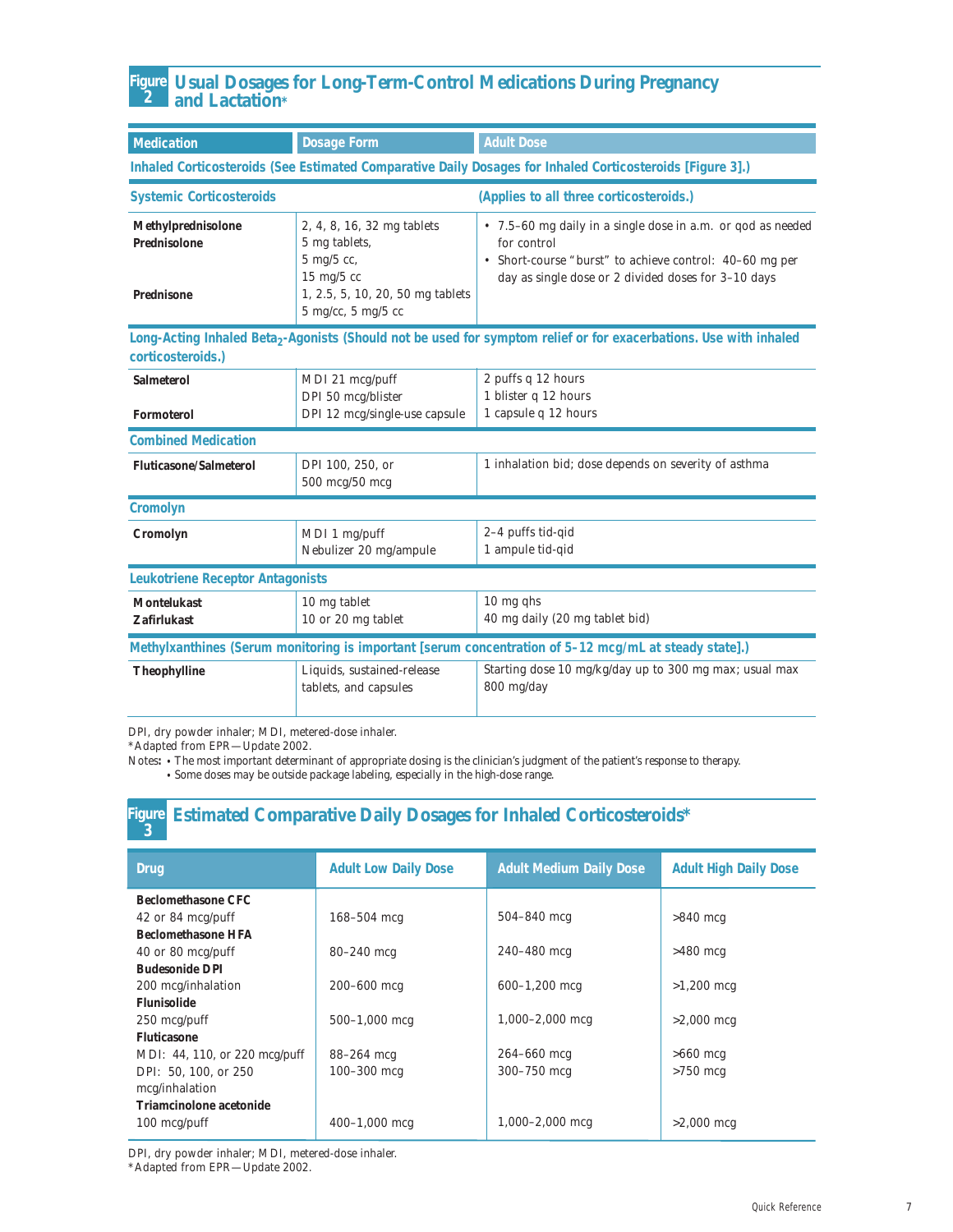**Management of Asthma Exacerbations During Pregnancy and Lactation: Figure Home Treatment 4**



MDI, metered-dose inhaler; PEF, peak expiratory flow.

\*Fetal activity is monitored by observing whether fetal kick counts decrease over time.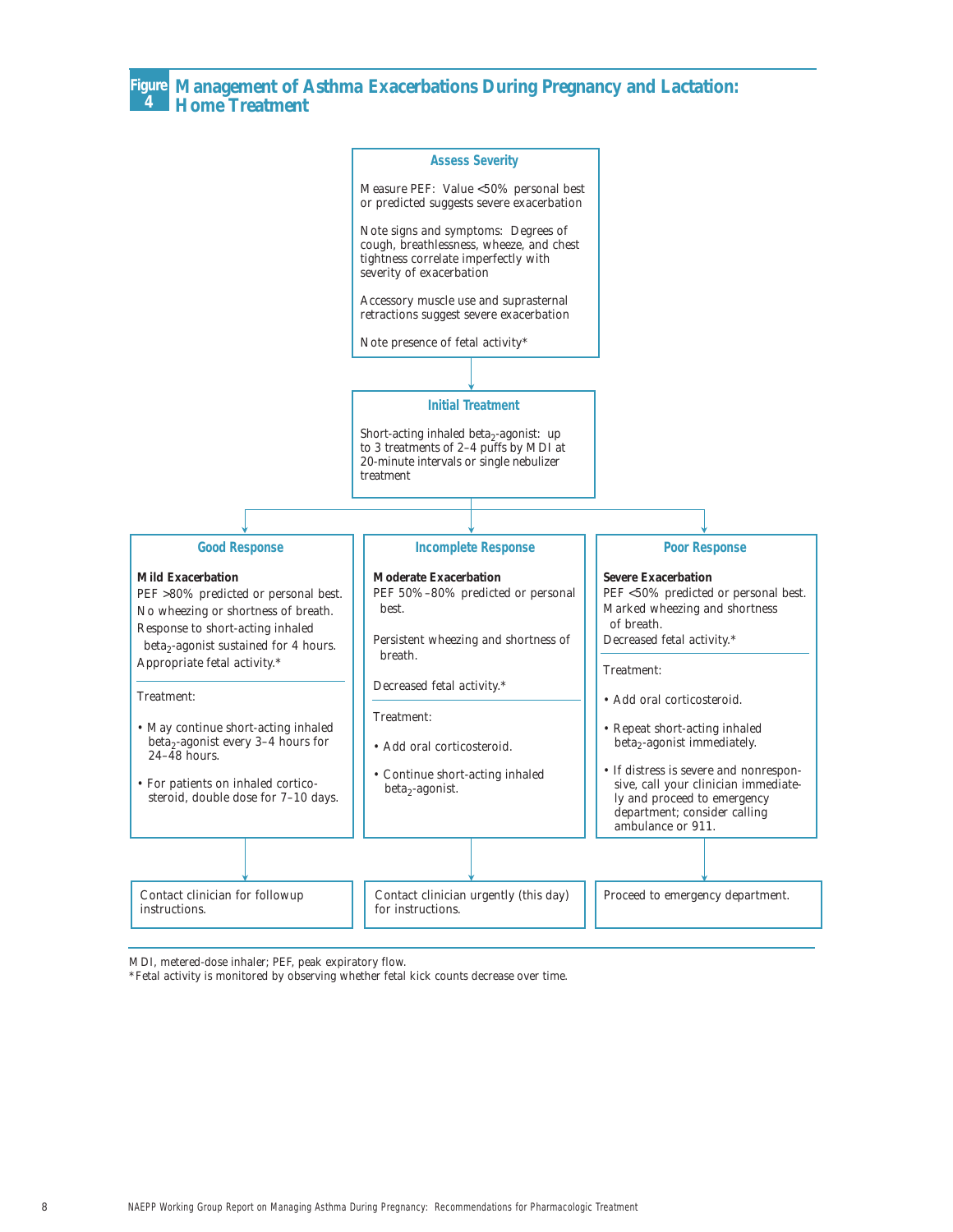#### **Management of Asthma Exacerbations During Pregnancy and Lactation: Figure Emergency Department and Hospital-Based Care\* 5**



FEV<sub>1</sub>, forced expiratory volume in 1 second; MDI, metered-dose inhaler; PCO<sub>2</sub>, carbon dioxide partial pressure; PEF, peak expiratory flow. \*Adapted from EPR-2 1997.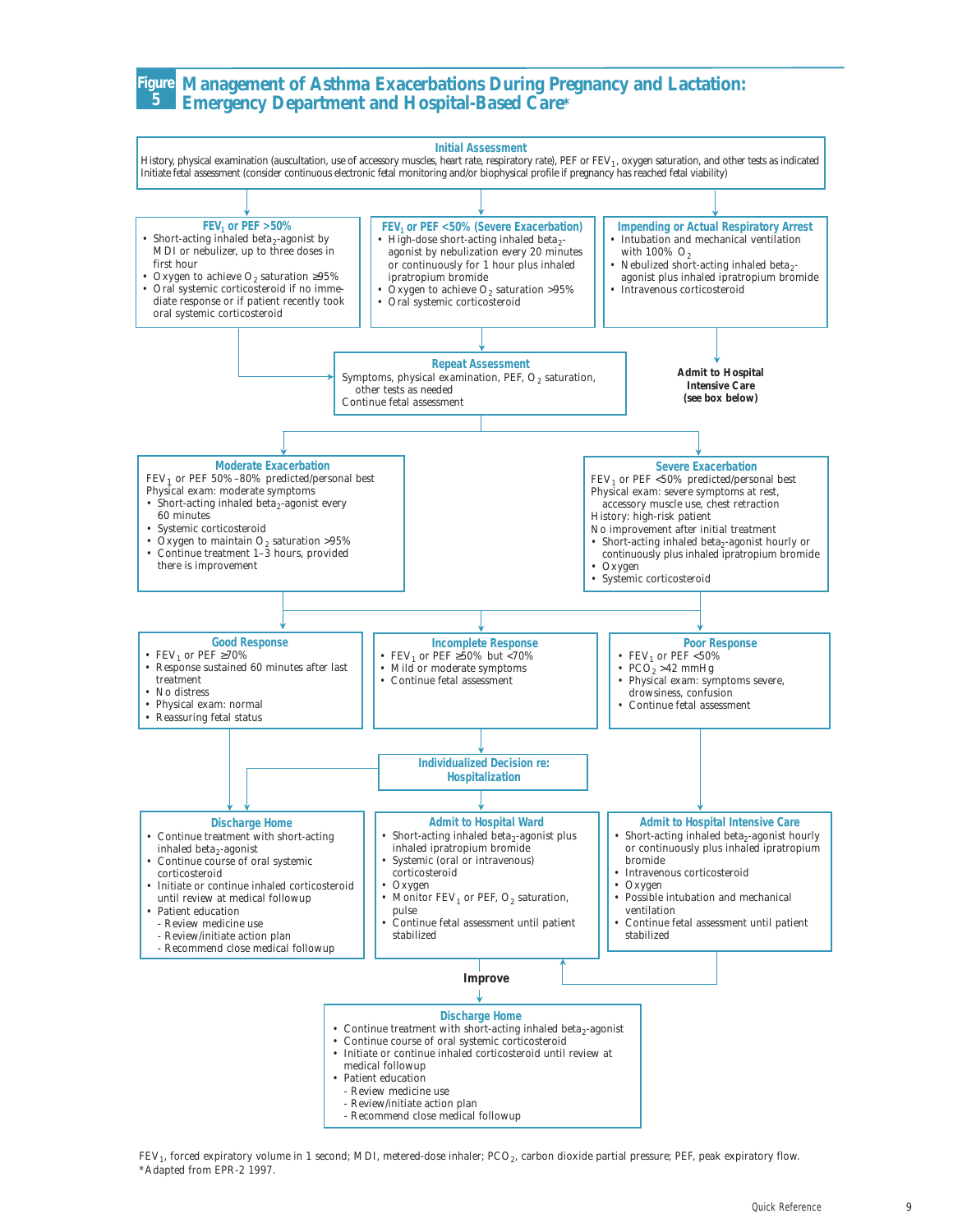#### **Figure Medications and Dosages for Asthma Exacerbations During Pregnancy and Lactation\* 6**

|                                                                                                                                                                | <b>Dosages</b>                                                                                                                                                                                             |                                                                                                                                                                                                                                                                                                                        |                                                                                                                                                                                                                                         |  |  |  |  |
|----------------------------------------------------------------------------------------------------------------------------------------------------------------|------------------------------------------------------------------------------------------------------------------------------------------------------------------------------------------------------------|------------------------------------------------------------------------------------------------------------------------------------------------------------------------------------------------------------------------------------------------------------------------------------------------------------------------|-----------------------------------------------------------------------------------------------------------------------------------------------------------------------------------------------------------------------------------------|--|--|--|--|
| <b>Medications</b>                                                                                                                                             | <b>Adult Dose</b>                                                                                                                                                                                          | <b>Child Dose</b>                                                                                                                                                                                                                                                                                                      | <b>Comments</b>                                                                                                                                                                                                                         |  |  |  |  |
| Short-Acting Inhaled Beta <sub>2</sub> -Agonists                                                                                                               |                                                                                                                                                                                                            |                                                                                                                                                                                                                                                                                                                        |                                                                                                                                                                                                                                         |  |  |  |  |
| Albuterol<br>Nebulizer solution<br>$(5.0$ mg/mL,<br>$2.5 \text{ mg}$ 3mL,<br>$1.25$ mg/3mL,<br>$0.63 \text{ mg}/3 \text{ mL}$<br>MDI<br>$(90 \text{ mcg/pdf})$ | 2.5–5 mg every 20 minutes for<br>3 doses, then $2.5-10$ mg every<br>1-4 hours as needed, or $10-15$<br>mg/hour continuously<br>4-8 puffs every 20 minutes up to 4<br>hours, then every 1-4 hours as needed | $0.15$ mg/kg (minimum dose 2.5 mg)<br>every 20 minutes for 3 doses, then<br>$0.15-0.3$ mg/kg up to 10 mg every<br>1–4 hours as needed, or $0.5 \text{ mg/kg}$<br>hour by continuous nebulization<br>4–8 puffs every 20 minutes for 3<br>doses, then every 1-4 hours inhalation<br>maneuver; use spacer/holding chamber | Only selective beta <sub>2</sub> -agonists are recom-<br>mended. For optimal delivery, dilute<br>aerosols to minimum of 3 mL at gas flow<br>of $6-8$ L/min.<br>As effective as nebulized therapy if patient<br>is able to coordinate.   |  |  |  |  |
| <b>Bitolterol</b><br>Nebulizer solution<br>$(2 \text{ mg/mL})$                                                                                                 | See albuterol dose.                                                                                                                                                                                        | See albuterol dose; thought to be half<br>as potent as albuterol on a mg basis.                                                                                                                                                                                                                                        | Has not been studied in severe asthma exac-<br>erbations. Do not mix with other drugs.                                                                                                                                                  |  |  |  |  |
| MDI<br>$(370 \text{ mcg/putf})$                                                                                                                                | See albuterol dose.                                                                                                                                                                                        | See albuterol dose.                                                                                                                                                                                                                                                                                                    | Has not been studied in severe asthma<br>exacerbations.                                                                                                                                                                                 |  |  |  |  |
| <b>Levalbuterol</b> (R-albuterol)<br>Nebulizer solution<br>$(0.63 \text{ mg}/3 \text{ mL},$<br>$1.25 \text{ mg}/3 \text{ mL}$                                  | $1.25 - 2.5$ mg every 20 minutes for<br>3 doses, then $1.25-5$ mg every $1-4$<br>hours as needed, or $5-\overline{7}$ .5 mg/hour<br>continuously                                                           | $0.075$ mg/kg (minimum dose 1.25 mg)<br>every 20 minutes for 3 doses, then<br>$0.075 - 0.15$ mg/kg up to 5 mg every<br>1–4 hours as needed, or $0.25$ mg/kg/<br>hour by continuous nebulization                                                                                                                        | 0.63 mg of levalbuterol is equivalent to<br>1.25 mg of racemic albuterol for both<br>efficacy and side effects.                                                                                                                         |  |  |  |  |
| <b>Pirbuterol</b><br>MDI<br>$(200 \text{ mcg/putf})$                                                                                                           | See albuterol dose.                                                                                                                                                                                        | See albuterol dose; thought to be half<br>as potent as albuterol on a mg basis.                                                                                                                                                                                                                                        | Has not been studied in severe asthma<br>exacerbations.                                                                                                                                                                                 |  |  |  |  |
| Systemic (Injected) Beta <sub>2</sub> -Agonists                                                                                                                |                                                                                                                                                                                                            |                                                                                                                                                                                                                                                                                                                        |                                                                                                                                                                                                                                         |  |  |  |  |
| <b>Epinephrine</b><br>$1:1000$ (1 mg/mL)                                                                                                                       | $0.3-0.5$ mg every 20 minutes for<br>3 doses sq                                                                                                                                                            | 0.01 mg/kg up to 0.3-0.5 mg every<br>20 minutes for 3 doses sq                                                                                                                                                                                                                                                         | No proven advantage of systemic therapy<br>over aerosol.                                                                                                                                                                                |  |  |  |  |
| Terbutaline<br>$(1 \text{ mg/mL})$                                                                                                                             | 0.25 mg every 20 minutes for<br>3 doses sq                                                                                                                                                                 | 0.01 mg/kg every 20 minutes for 3 doses,<br>then every 2-6 hours as needed sq                                                                                                                                                                                                                                          | No proven advantage of systemic therapy<br>over aerosol.                                                                                                                                                                                |  |  |  |  |
| Anticholinergics                                                                                                                                               |                                                                                                                                                                                                            |                                                                                                                                                                                                                                                                                                                        |                                                                                                                                                                                                                                         |  |  |  |  |
| Ipratropium bromide<br>Nebulizer solution<br>$(0.25$ mg/mL)<br>MDI<br>$(18 \text{ mcg/pdf})$                                                                   | 0.5 mg every 30 minutes for 3 doses,<br>then every $2-4$ hours as needed<br>4–8 puffs as needed                                                                                                            | 0.25 mg every 20 minutes for 3 doses,<br>then every 2 to 4 hours<br>4-8 puffs as needed                                                                                                                                                                                                                                | May mix in same nebulizer with albuterol.<br>Should not be used as first-line therapy;<br>should be added to beta <sub>2</sub> -agonist therapy.<br>Dose delivered from MDI is low and has<br>not been studied in asthma exacerbations. |  |  |  |  |
| <b>Ipratropium with albuterol</b><br>Nebulizer solution<br>(Each 3 mL vial con-<br>tains 0.5 mg ipratrop-<br>ium bromide and<br>2.5 mg albuterol)              | 3 mL every 30 minutes for 3 doses,<br>then every 2–4 hours as needed                                                                                                                                       | 1.5 mL every 20 minutes for 3 doses,<br>then every 2–4 hours                                                                                                                                                                                                                                                           | Contains EDTA to prevent discoloration.<br>This additive does not induce<br>bronchospasm.                                                                                                                                               |  |  |  |  |
| MDI<br>(Each puff contains)<br>18 mcg ipratropium<br>bromide and 90 mcg<br>albuterol)                                                                          | 4-8 puffs as needed                                                                                                                                                                                        | 4-8 puffs as needed                                                                                                                                                                                                                                                                                                    |                                                                                                                                                                                                                                         |  |  |  |  |
| <b>Systemic Corticosteroids</b><br>(Dosages and comments apply to all three corticosteroids)                                                                   |                                                                                                                                                                                                            |                                                                                                                                                                                                                                                                                                                        |                                                                                                                                                                                                                                         |  |  |  |  |
| Prednisone<br>Methylprednisolone<br>Prednisolone                                                                                                               | 120-180 mg/day in 3 or 4 divided<br>doses for $48$ hours, then $60-80$<br>mg/day until PEF reaches 70%<br>of predicted or personal best                                                                    | 1 mg/kg every 6 hours for 48 hours,<br>then $1-\overline{2}$ mg/kg/day (maximum = 60<br>$mg/day)$ in $\bar{2}$ divided doses until PEF<br>is 70% of predicted or personal best                                                                                                                                         | For outpatient "burst" use 40–60 mg<br>in single or 2 divided doses for adults<br>(children: $1-2$ mg/kg/day, maximum<br>60 mg/day) for $3-10$ days.                                                                                    |  |  |  |  |

\* Adapted from EPR—Update 2002.

Notes: • The most important determinant of appropriate dosing is the clinician's judgment of the patient's response to therapy.

**•** No advantage has been found for higher dose corticosteroids in severe asthma exacerbations, nor is there any advantage for intravenous administration over oral therapy provided gastrointestinal transit time or absorption is not impaired. The usual regimen is to continue the frequent multiple daily dose until the patient achieves an FEV<sub>1</sub><br>or PEF of 50 percent of predicted or personal bes emergency department visit may last from 3 to 10 days. If patients are then started on inhaled corticosteroids, studies indicate there is no need to taper the systemic corticosteroid dose. If the followup systemic corticosteroid therapy is to be given once daily, one study indicates that it may be more clinically effective to give the dose in<br>the afternoon at 3 p.m., with no increase in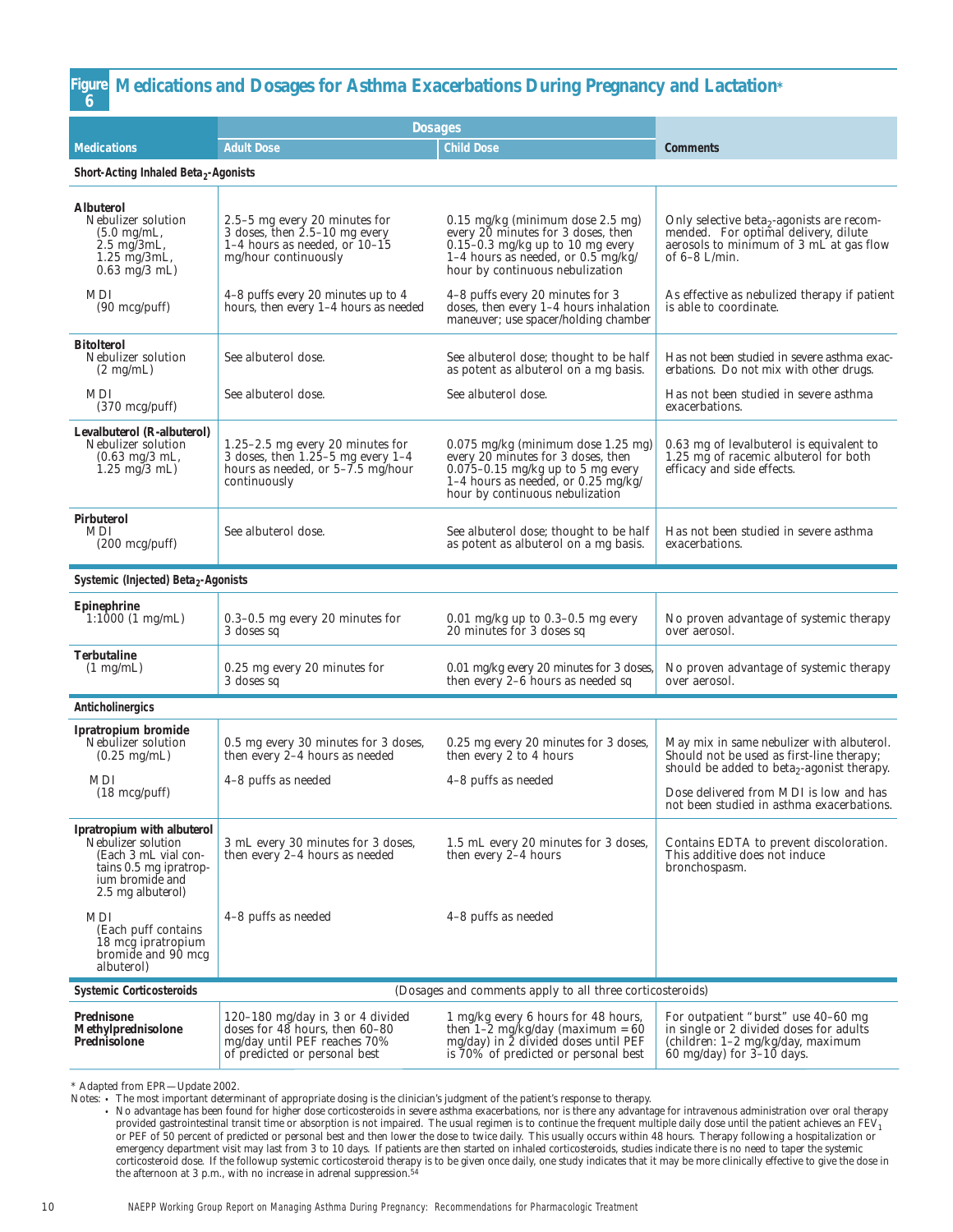#### **Summary of Control Measures for Environmental Factors Figure That Can Make Asthma Worse\* 7**

#### **Allergens:**

Reduce or eliminate exposure to the allergen(s) the patient is sensitive to, including:

- **Animal dander:** Remove animal from house, or, at a minimum, keep animal out of patient's bedroom and seal or cover with a filter the air ducts that lead to the bedroom.
- **House-dust mites:**
	- Essential: Encase mattress in an allergen-impermeable cover; encase pillow in an allergen–impermeable cover or wash it weekly; wash sheets and blankets on the patient's bed in hot water weekly (water temperature of >130˚F is necessary for killing mites).
	- Desirable: Reduce indoor humidity to less than 50 percent; remove carpets from the bedroom; avoid sleeping or lying on upholstered furniture; remove carpets that are laid on concrete.
- **Cockroaches:** Use poison bait or traps to control. Do not leave food or garbage exposed.
- **Pollens** (from trees, grass, or weeds) and outdoor molds: To avoid exposure, adults should stay indoors—especially during the afternoon—with the windows closed during the season in which they have problems with outdoor allergens.
- **Indoor mold:** Fix all leaks and eliminate water sources associated with mold growth; clean moldy surfaces. Consider reducing indoor humidity to less than 50 percent.

#### **Tobacco Smoke:**

Advise patients and others in the home who smoke to stop smoking or to smoke outside the home. Discuss ways to reduce exposure to other sources of tobacco smoke, such as from daycare providers and the workplace.

#### **Indoor/Outdoor Pollutants and Irritants:**

Discuss ways to reduce exposures to the following:

- Wood-burning stoves or fireplaces
- Unvented stoves or heaters
- Other irritants (e.g., perfumes, cleaning agents, sprays)

\*Adapted from EPR-2 1997.

#### **REFERENCES**

- 1. Kwon HL, Belanger K, Bracken MB. Asthma prevalence among pregnant and childbearing-aged women in the United States: estimates from national health surveys. *Ann Epidemiol* 2003;13(5):317–24.
- 2. Demissie K, Breckenridge MB, Rhoads GG. Infant and maternal outcomes in the pregnancies of asthmatic women. *Am J Respir Crit Care Med* 1998;158(4):1091–5.
- 3. Källén B, Rydhstroem H, Åberg A. Asthma during pregnancy—a population based study. *Eur J Epidemiol* 2000;16(2):167–71.
- 4. Schatz M, Zeiger RS, Hoffman CP, Harden K, Forsythe A, Chilingar L, Saunders B, Porreco R, Sperling W, Kagnoff M, et al. Perinatal outcomes in the pregnancies of asthmatic women: a prospective controlled analysis. *Am J Respir Crit Care Med*  1995;151(4):1170–4.
- 5. Asthma and Pregnancy Report. NAEPP Report of the Working Group on Asthma and Pregnancy: Management of Asthma During Pregnancy. NIH Publication No. 93-3279. Bethesda, MD: U.S. Department of Health and Human Services; National Institutes of Health; National Heart, Lung, and Blood Institute, 1993. Available from URL: http:// www.nhlbi.nih.gov/health/prof/lung/asthma/ astpreg.txt. Accessed July 8, 2004.
- 6. EPR-2. NAEPP Expert Panel Report 2: Guidelines for the Diagnosis and Treatment of Asthma. NIH Publication No. 97-4051.

Bethesda, MD: U.S. Department of Health and Human Services; National Institutes of Health; National Heart, Lung, and Blood Institute, 1997. Available from URL: http://www.nhlbi.nih.gov/guidelines/ asthma/asthgdln.htm. Accessed July 8, 2004.

- 7. EPR—Update 2002. NAEPP Expert Panel Report: Guidelines for the Diagnosis and Treatment of Asthma—Update on Selected Topics 2002. NIH Publication No. 02-5074. Bethesda, MD: U.S. Department of Health and Human Services; National Institutes of Health; National Heart, Lung, and Blood Institute, 2003. Available from URL: http://www.nhlbi.nih.gov/guidelines/asthma/ asthupdt.htm. Accessed July 8, 2004.
- 8. Asthma and Pregnancy—Update 2004. NAEPP Working Group Report on Managing Asthma During Pregnancy: Recommendations for Pharmacologic Treatment—Update 2004. NIH Publication No. 05-3279. Bethesda, MD: U.S. Department of Health and Human Services; National Institutes of Health; National Heart, Lung, and Blood Institute, 2004.
- 9. Alexander DJ, Mather A, Dines GD. A snoutonly inhalation exposure system for use in rabbit teratology studies. *Inhal Toxicol* 1997;9(5):477–90.
- 10. Baker ER, Flanagan MF. Fetal atrial flutter associated with maternal beta-sympathomimetic drug exposure. *Obstet Gynecol* 1997;89(5 Pt 2):861.
- 11. Bracken MB, Triche EW, Belanger K, Saftlas A, Beckett WS, Leaderer BP. Asthma symp-

toms, severity, and drug therapy: a prospective study of effects on 2205 pregnancies. *Obstet Gynecol* 2003;102(4):739–52.

- 12. Rayburn WF, Atkinson BD, Gilbert K, Turnbull GL. Short-term effects of inhaled albuterol on maternal and fetal circulations. *Am J Obstet Gynecol* 1994;171(3):770–3.
- 13. Schatz M, Zeiger RS, Harden K, Hoffman CC, Chilingar L, Petitti D. The safety of asthma and allergy medications during pregnancy. *J Allergy Clin Immunol*  $1997;100(3):301-6.$
- 14. Wilton LV, Pearce GL, Martin RM, Mackay FJ, Mann RD. The outcomes of pregnancy in women exposed to newly marketed drugs in general practice in England. *Br J Obstet Gynaecol* 1998;105(8):882–9.
- 15. Wilton LV, Shakir SA. A post-marketing surveillance study of formoterol (Foradil): its use in general practice in England. *Drug Saf* 2002;25(3):213–23.
- 16. Harris MW, Chapin RE, Lockhart AC, Jokinen MP. Assessment of a short-term reproductive and developmental toxicity screen. *Fundam Appl Toxicol*  1992;19(2):186–96.
- 17. Hart AD, Grimble RF. Effect of methylxanthines on lactational performance of rats. *Ann Nutr Metab* 1990;34(5):297–302.
- 18. Hart AD, Grimble RF. The effect of methylxanthines on milk volume and composition, and growth of rat pups. *Br J Nutr* 1990;64(2):339–50.
- 19. Lamb J, Gulati D, Chambers R, Shaver S, Sabharwal P. Reproductive toxicology.